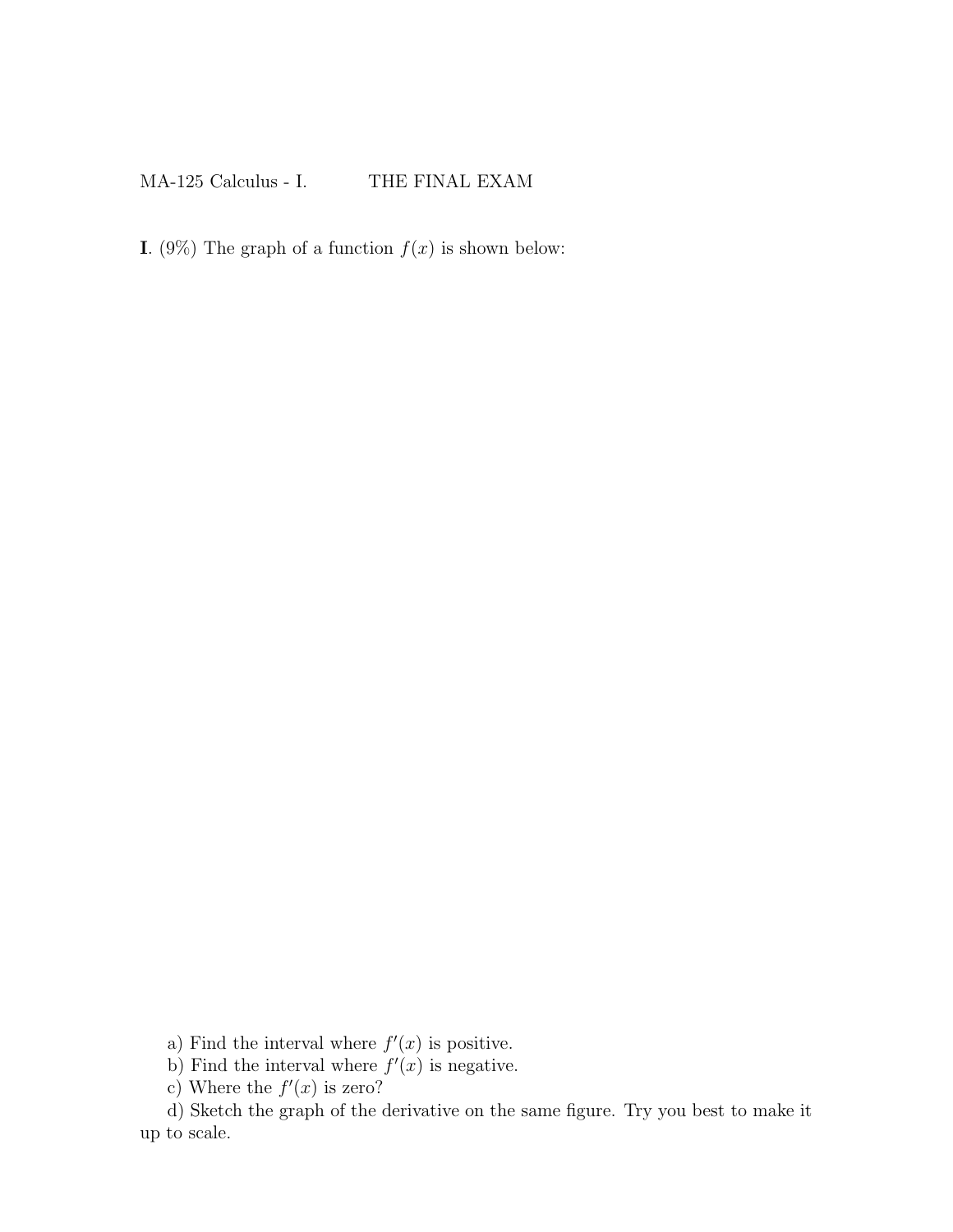II. (9%) Find the derivative of the function

$$
y(x) = (x^2 + 1)e^x.
$$

III. (9%) Find the derivative of the function

$$
y(x) = \frac{\sin x}{1 + x^3}.
$$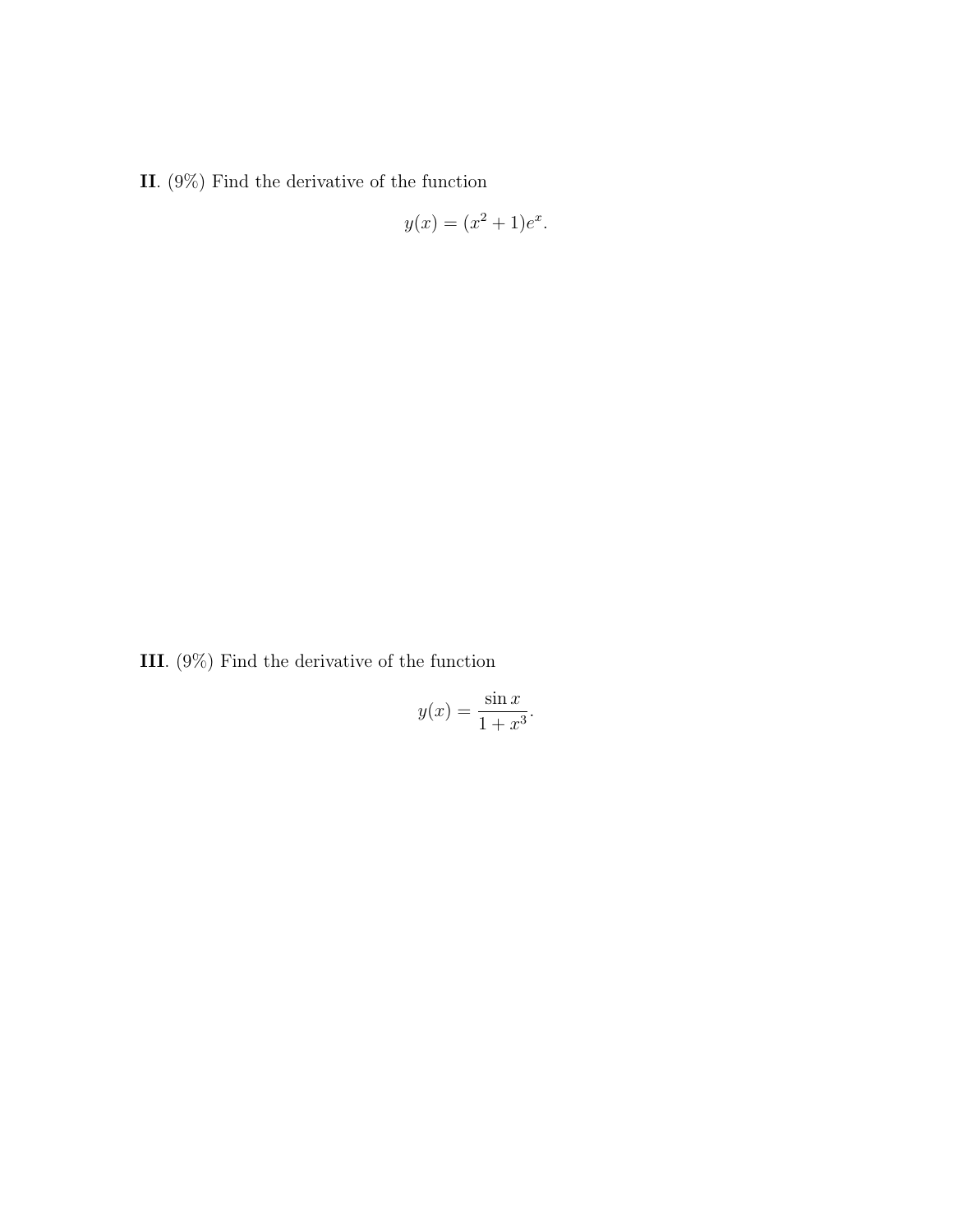IV. (9%) Find the derivative of the function

$$
y(x) = e^{-x} + \tan x.
$$

V. (9%) Find the derivative of the function

$$
y(x) = (1 + 2x)^8 + \cos(5x).
$$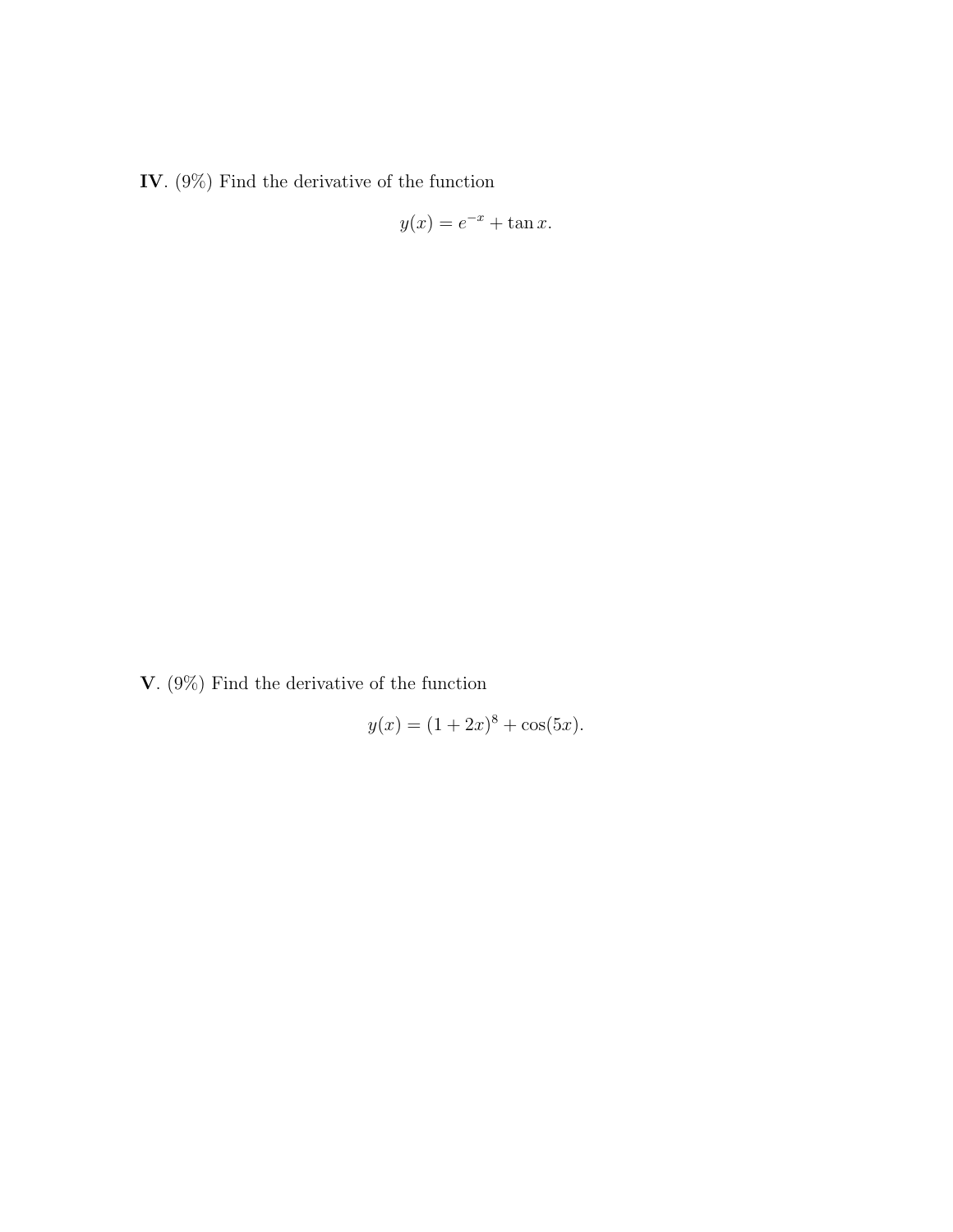VI. (9%) Let

$$
y(x) = x^4 - 4x + 2
$$

a) Find the equation of the tangent line to the curve at the point  $x = 0$ .

b) Find the point(s) where the tangent line is horizontal.

VII. (9%) Let

$$
y(x) = x^4 + x.
$$

- a) Find the differential dy.
- b) Evaluate dy and  $\Delta y$  given that  $x = 2$  and  $dx = \Delta x = 0.1$ .
- c) Sketch a diagram showing the line segments with lengths  $dx$ ,  $dy$ , and  $\Delta y$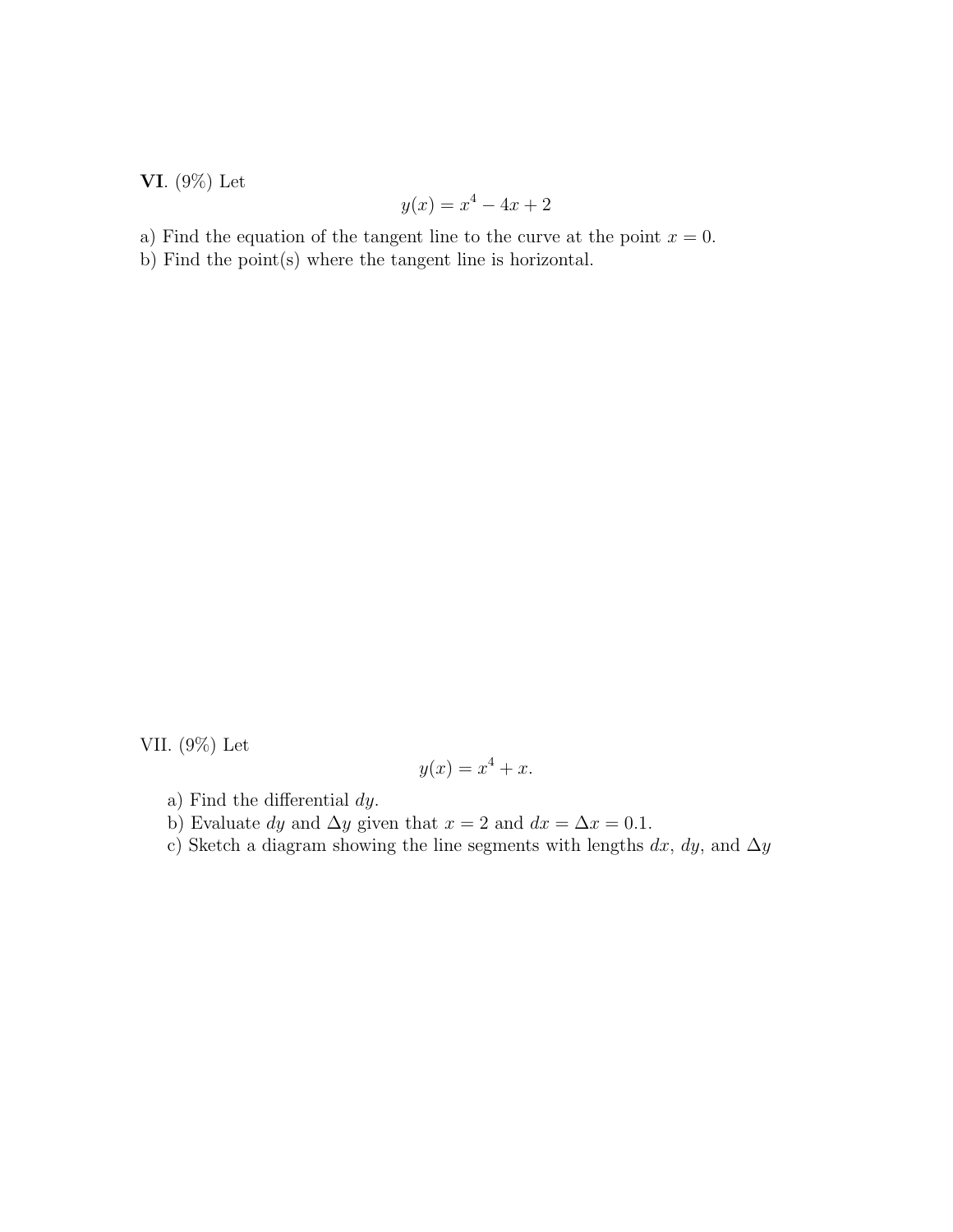## VIII. (10%)

a) Formulate the Mean Value Theorem.

b) Give the Geometric interpretation of the theorem.

c) Give the Mechanical interpretation of the theorem.

d) Explain why it is necessary to state in the formulation of the theorem that the function is differentiable.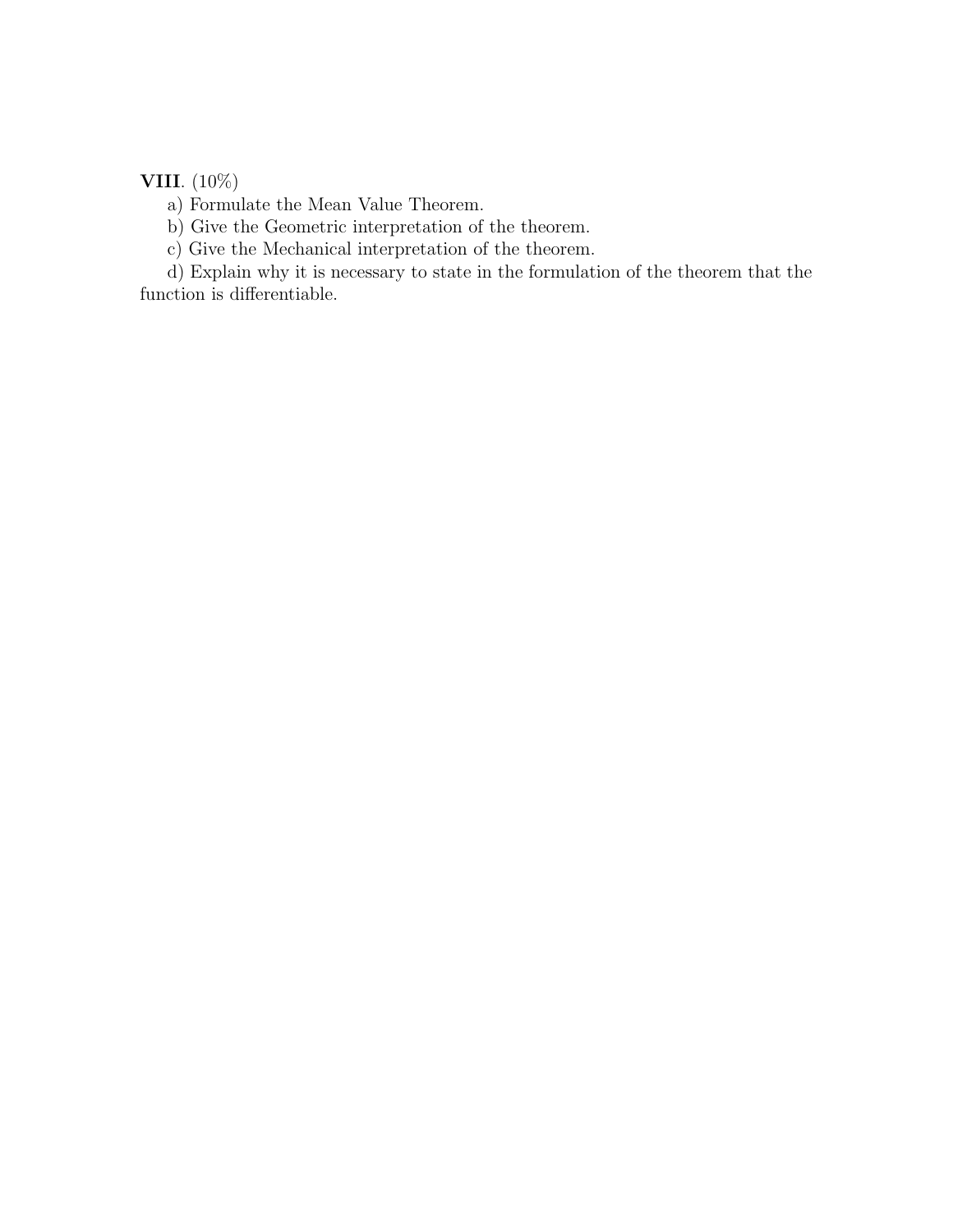IX. (9%) The function  $f(x)$  is given by the formula:

$$
f(x) = 3x^4 - 4x^3 + 1.
$$

1) Find  $f'(x)$ .

- 2) Find the critical point(s).
- 3) Find the intervals on which  $f(x)$  is increasing and decreasing.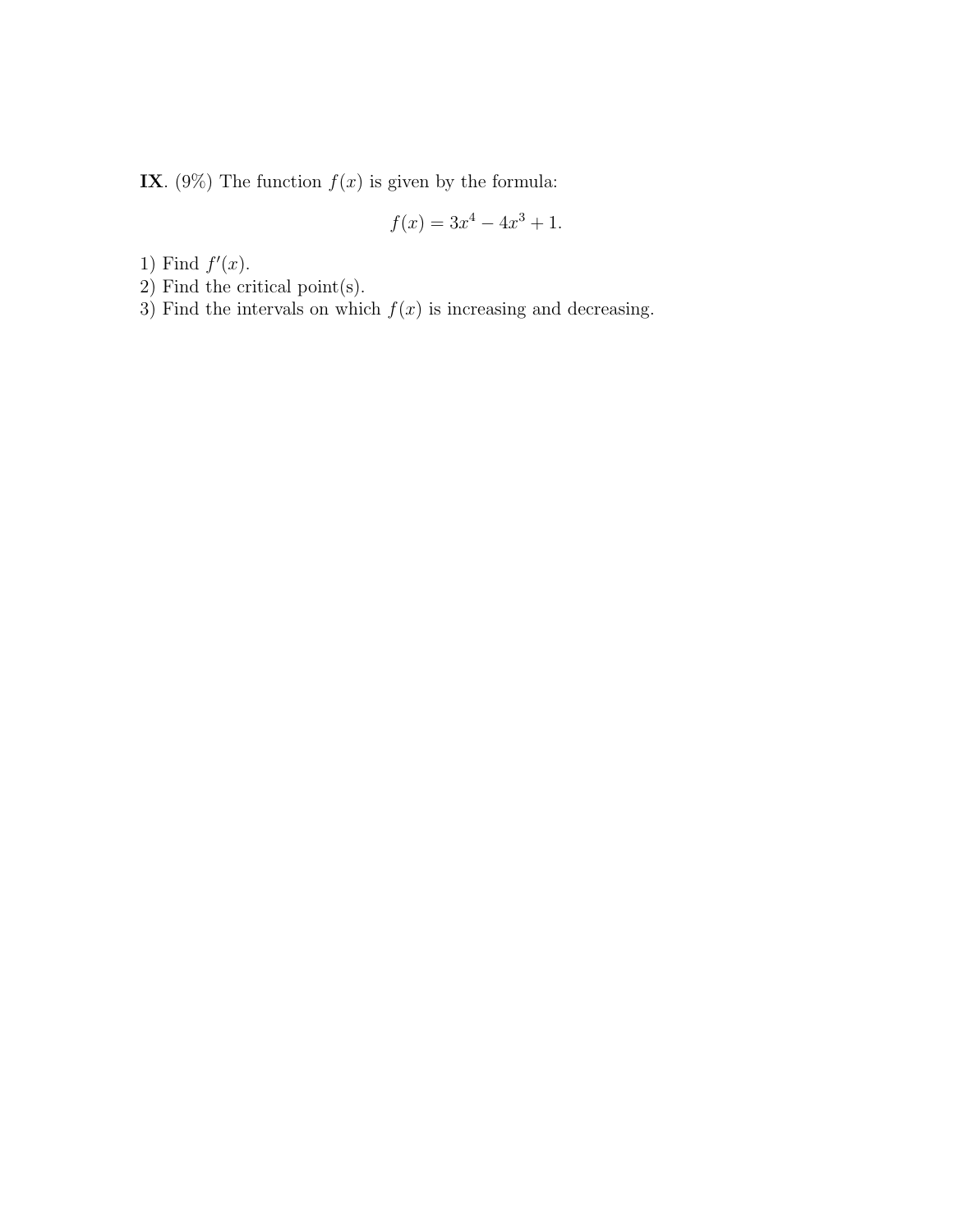- **X**. (9%) The function  $f(x)$  is given in the previous problem:  $f(x) = 3x^4 4x^3 + 1$ . 4) Find  $f''(x)$ .
- 5) Determine the concavity of the curve.
- 6) Find the inflection point(s).
- 7) Find  $\lim_{x\to\infty} f(x)$  and  $\lim_{x\to-\infty} f(x)$ .
- 8) Show the curve's general shape, basing on the results obtained in  $1 7$ .